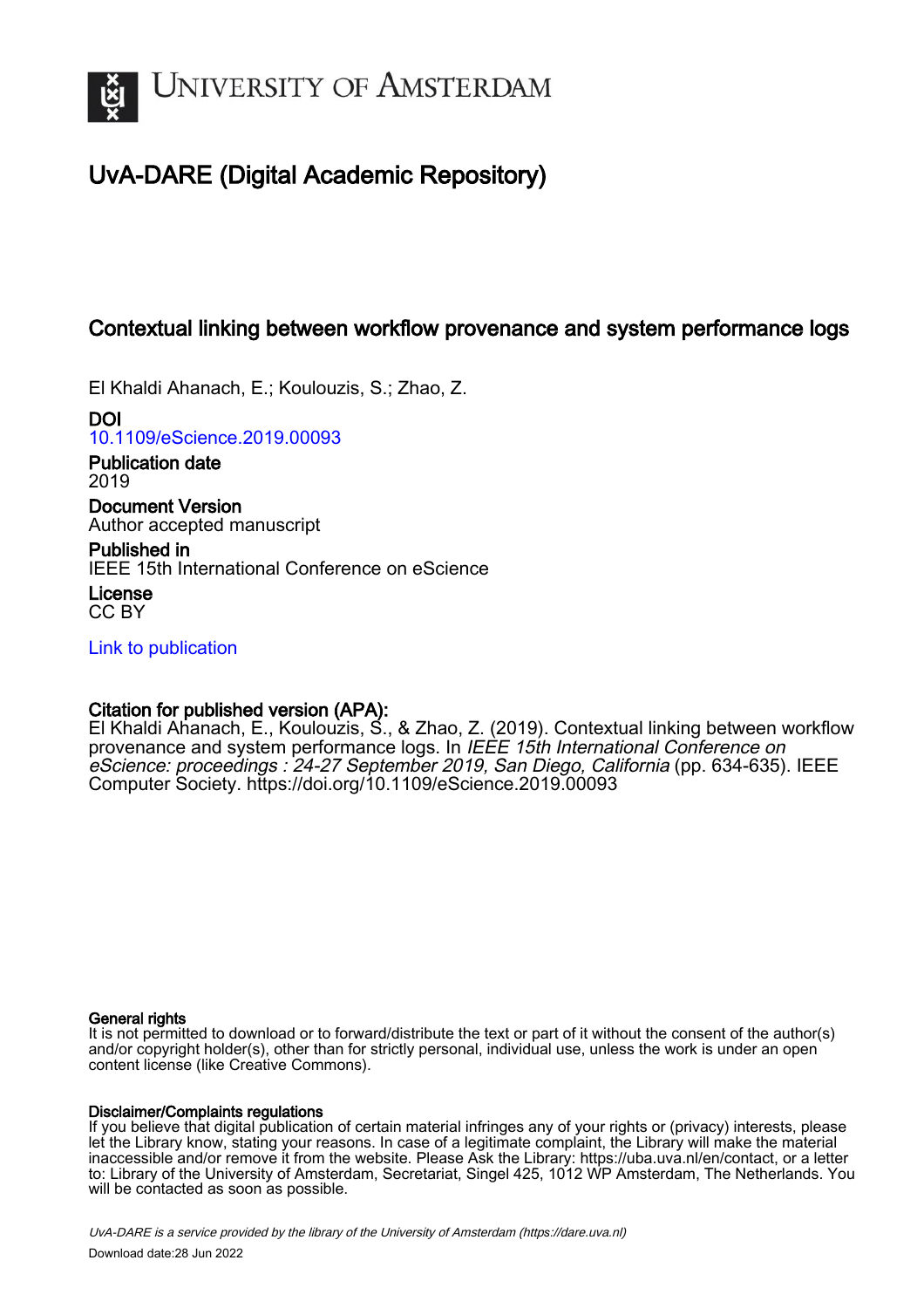# Contextual linking between workflow provenance and system performance logs

Elias el Khaldi Ahanach, Spiros Koulouzis, Zhiming Zhao elias.el.khaldi@gmail.com, {S.Koulouzis|Z.Zhao}@uva.nl University of Amsterdam, Amsterdam, The Netherlands

*Index Terms*—scientific workflow, provenance, system logs

*Abstract*—When executing scientific workflows, anomalies of the workflow behavior are often caused by different issues such as resource failures at the underlying infrastructure. The provenance information collected by workflow management systems only captures the transformation of data at the workflow level. Analyzing provenance information and apposite system metrics requires expertise and manual effort. Moreover, it is often timeconsuming to aggregate this information and correlate events occurring at different levels of the infrastructure. In this paper, we propose an architecture to automate the integration among workflow provenance information and performance information from the infrastructure level. Our architecture enables workflow developers or domain scientists to effectively browse workflow execution information together with the system metrics, and analyze contextual information for possible anomalies.

#### I. INTRODUCTION

A complex scientific workflow often consists of many services, which are deployed on distributed infrastructures [1]. The runtime behavior of the workflow, e.g., monitored by the underlying infrastructure, is important for analyzing the workflow's provenance, in particular when the workflow has an unexpected performance issue or failure. On the one hand provenance  $(PROV)^1$  is often used in scientific workflows to capture the transformation of data and therefore provide reproducibility. On the other hand monitoring systems provide metrics about the usage of resources, e.g., CPU usage or memory consumption. Those metrics can be useful for workflow developers to investigate the workflow behavior at the low-level resources[2]. However, the provenance and system metrics are provided by different sources, which makes the integrated analysis difficult and time-consuming.

However, it is very challenging to analyze the workflow performance, due to difficulty in gathering and analyzing performance metrics across distributed infrastructures. Moreover, the workflow provenance and the system logs are provided by Workflow Management System (WFMS) and the underlying infrastructure, and they contain different information.

In this poster, we propose a context-aware information integration and exploration framework for users to effectively investigate possible workflow execution anomalies or bottlenecks by combining provenance with available system metrics.

<sup>1</sup>https://www.w3.org/TR/prov-overview/

#### II. RELATED WORK

The steps in scientific workflows are often implemented as web services and hosted distributed infrastructures like Cloud[3]. It is often hard to trace execution bottlenecks which are caused by underlying infrastructure. Cloud infrastructures nowadays can provide sophisticated monitoring tools for virtual environments; however, those monitoring information are often at scope of virtual machines, containers and network, which are difficult for application developers to link with the context of high-level workflow logic and to seamlessly analyse casualty between them.

Prodan et al., propose a model for estimating the ideal lowest execution time of a workflow and then compare it with the workflow's measured execution time [4]. The solution relies on a Grid resource scheduler GRAM to collect the state of each workflow task [5]. Ferreira et al, classifies the state of each task in a workflow and apply the appropriate rule to mitigate failures[6]; however, resource scaling were not addressed since Grid environments assign tasks in a static resource. Madougou et al., analysed task failures in an e-Infrastructure, based on history of workflow activity from the e-BioInfra platform[7]; however, the analysis only focuses on underlying resource usage and did not connect with the higher level workflow deception tasks. The work presented in [8] proposes an online mechanism for detecting anomalies while executing scientific workflows on clouds. The authors use a framework to collect online monitoring time-series data from workflow tasks and the infrastructure. This approach is tightly coupled with the Pegasus WFMS which depends on specific worker nodes to execute workflows tasks.

An effective solution is thus needed to enable workflow users to 1)analyse the execution time of service-based scientific workflows, 2)detect bottlenecks that cause workflow performance degradation and 3) intuitively perform the analysis.

#### III. ARCHITECTURE

We propose a Cross-context Workflow Execution Analyzer (CWEA), made the components shown in Fig. 1. The Workflow Context Data Retriever (WCDR) extracts the name, start-time, and end-time of each web service call described in the workflow from the provenance data. The Resource Context Data Retriever (RCDR) queries the corresponding hosts to retrieve available performance data within the web service's call time-ranges, using the service endpoints obtained